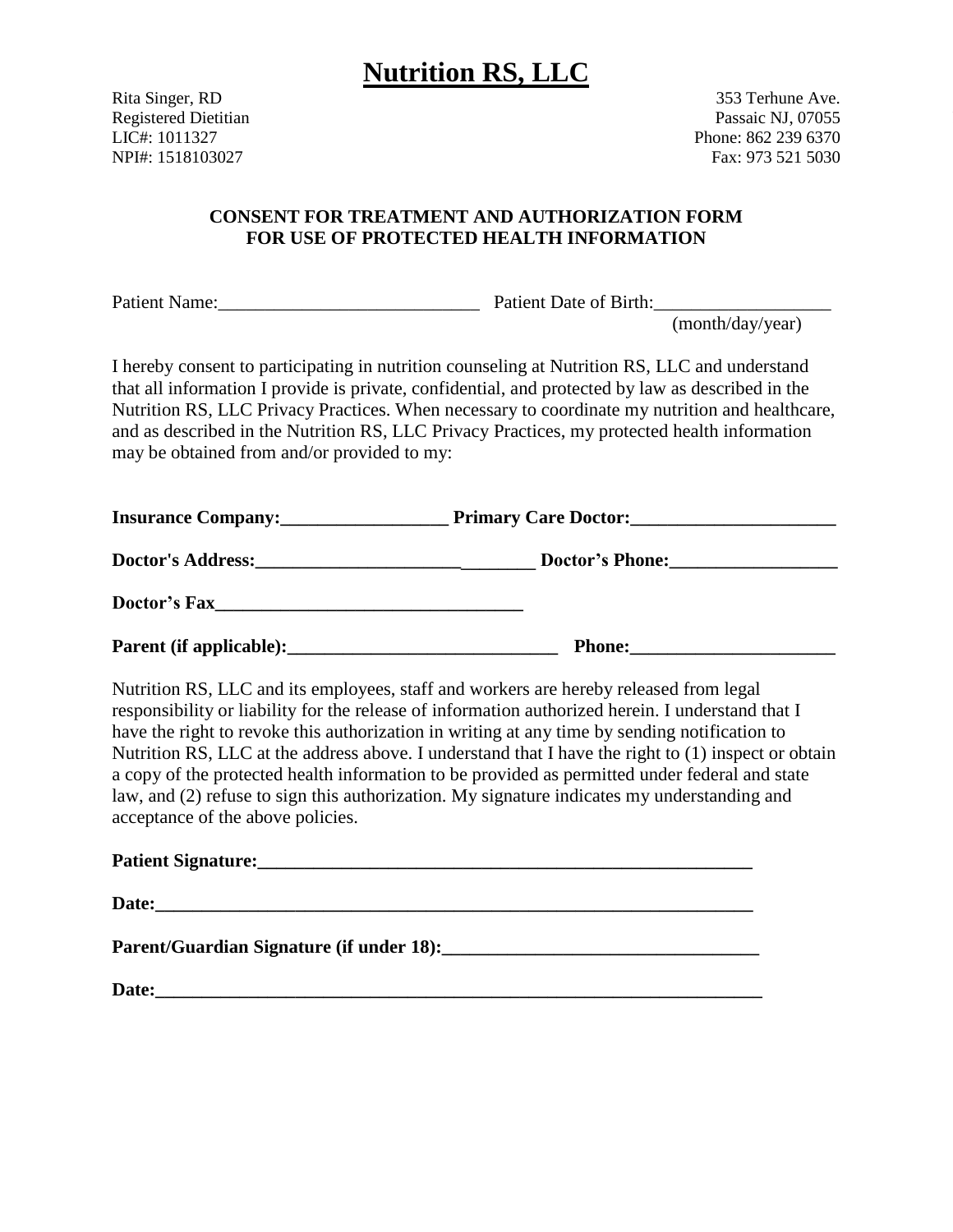Rita Singer, RD 353 Terhune Ave. Registered Dietitian **Passaic NJ, 07055** Passaic NJ, 07055 LIC#: 1011327 Phone: 862 239 6370 NPI#: 1518103027 Fax: 973 521 5030

### **NOTICE OF PRIVACY PRACTICES**

Effective date: January 14, 2013

## *THIS NOTICE DESCRIBES HOW MEDICAL INFORMATION ABOUT YOU MAY BE USED AND DISCLOSED AND HOW YOU CAN GET ACCESS TO THIS INFORMATION. PLEASE REVIEW IT CAREFULLY.*

### **OUR LEGAL DUTY AND COMMITMENT TO PRIVACY**

The dietitians and staff at Nutrition RS, LLC are and have always been committed to maintaining the privacy of your protected health information, known as PHI. Because of the Health Care Information Portability and Accountability Act, known as HIPAA, we are now required by law to provide you with this Notice of Privacy Practices and of our legal duties regarding your PHI.

### **USES AND DISCLOSURES OF PROTECTED HEALTH INFORMATION**

We provide each patient (and patient's parent, for patients under 18 years of age) with an authorization form to allow us to provide PHI to your other health professionals and your insurance company when it is necessary to coordinate your treatment, to obtain payment on your behalf or on behalf of one of your other health care providers, or for health care operations (the administration of this practice and our patient services).

We are also required or permitted to provide your PHI without additional authorization in the following situations: to you or your personal representatives upon request; when required by the Secretary of the Department of Health and Human Services and for public health activities; to our business associates; for certain incidental uses or disclosures; for face-to-face communications that we make with you regarding products or services; to provide gifts of nominal value to you or your family; to correctional institutions if you are an inmate; to help prevent or control communicable diseases; to your employer in limited circumstances, typically related to workplace injuries or medical surveillance; for reporting abuse, neglect or domestic violence; for health oversight activities authorized by law (such as civil or criminal investigations, audits, licensure and disciplinary proceedings, etc.); for judicial and administrative proceedings (such as in response to court orders or discovery requests); for law enforcement; to funeral directors, coroners and medical examiners; for purposes of organ, eye or tissue donation; to avoid a serious threat of harm to health and safety; for specialized governmental functions (e.g., military operations; national security); for auditing purposes; for certain research studies; for workers' compensation purposes; for emergencies or disaster relief; to persons involved in your care or payment related to your care; for notification purposes with respect to your care, condition, location or death.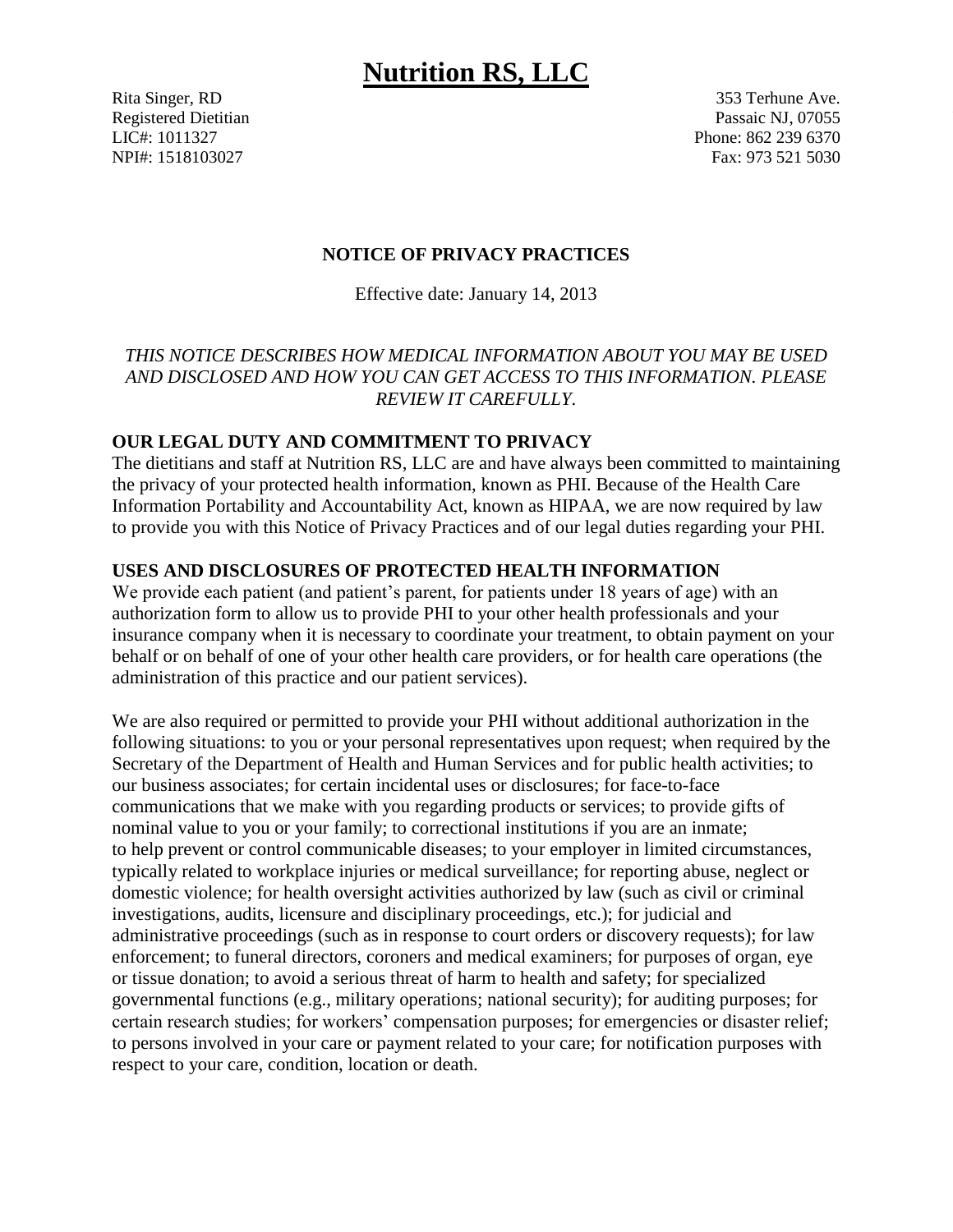Rita Singer, RD 353 Terhune Ave. Registered Dietitian Passaic NJ, 07055 LIC#: 1011327 Phone: 862 239 6370 NPI#: 1518103027 Fax: 973 521 5030

We may also contact you about appointment reminders, treatment alternatives or with educational information regarding your health condition. In any other situation, we will ask for your written authorization before using or disclosing any of your PHI. If you sign an authorization to use or disclose information, you can later revoke that authorization to stop further uses and disclosures.

### **INDIVIDUAL RIGHTS**

In most cases, you have the right to look at or obtain a copy of PHI that we maintain about you. We may charge a fee for costs related to your request. We may, under certain circumstances, deny your request but if we do, you can obtain a review of that denial by another licensed health care professional that we designate. You also have the right to receive an "accounting", which lists certain instances when we have disclosed PHI about you for reasons other than treatment, payment or healthcare operations. The request can cover a time period no longer than six years from the date of disclosure. Your first request in a 12-month period is free. After that, we may charge for costs related to additional requests. If you believe that information in your record is incorrect, or if important information is missing, you also have the right to request that we correct the existing information, or add the missing information. We have the right to deny such a request under certain circumstances.

You have the right to request that your health information be communicated to you in a confidential manner such as asking that we contact you at work rather than home. You may request that we restrict how we use or disclose information about you for treatment, payment or healthcare operations, or to persons involved in your care (except when specifically authorized by you, when required by law, or in emergency circumstances). We will consider your request for such restrictions, but are only bound by them if we agree to them. To exercise any of the rights described above, please make a request in writing to Rita Singer, at the address above.

#### **CHANGES IN OUR NOTICE OF PRIVACY PRACTICES**

We may change our privacy practices at any time and the new terms shall apply to all PHI about you that we have at the time of the change and to all PHI about you that we maintain in the future. If we make any material changes, we will change our Notice of Privacy Practices and post it in the waiting area of our office. The changes will not take effect until they are reflected in a revised Notice of Privacy Practices. You may request a copy of our Notices of Privacy Practices at any time.

### **COMPLAINTS**

If you are concerned that we have violated your privacy rights, you may contact Rita Singer. You may also send a written complaint to the Secretary of the United States Department of Health and Human Services. You will not be retaliated against for filing a complaint.